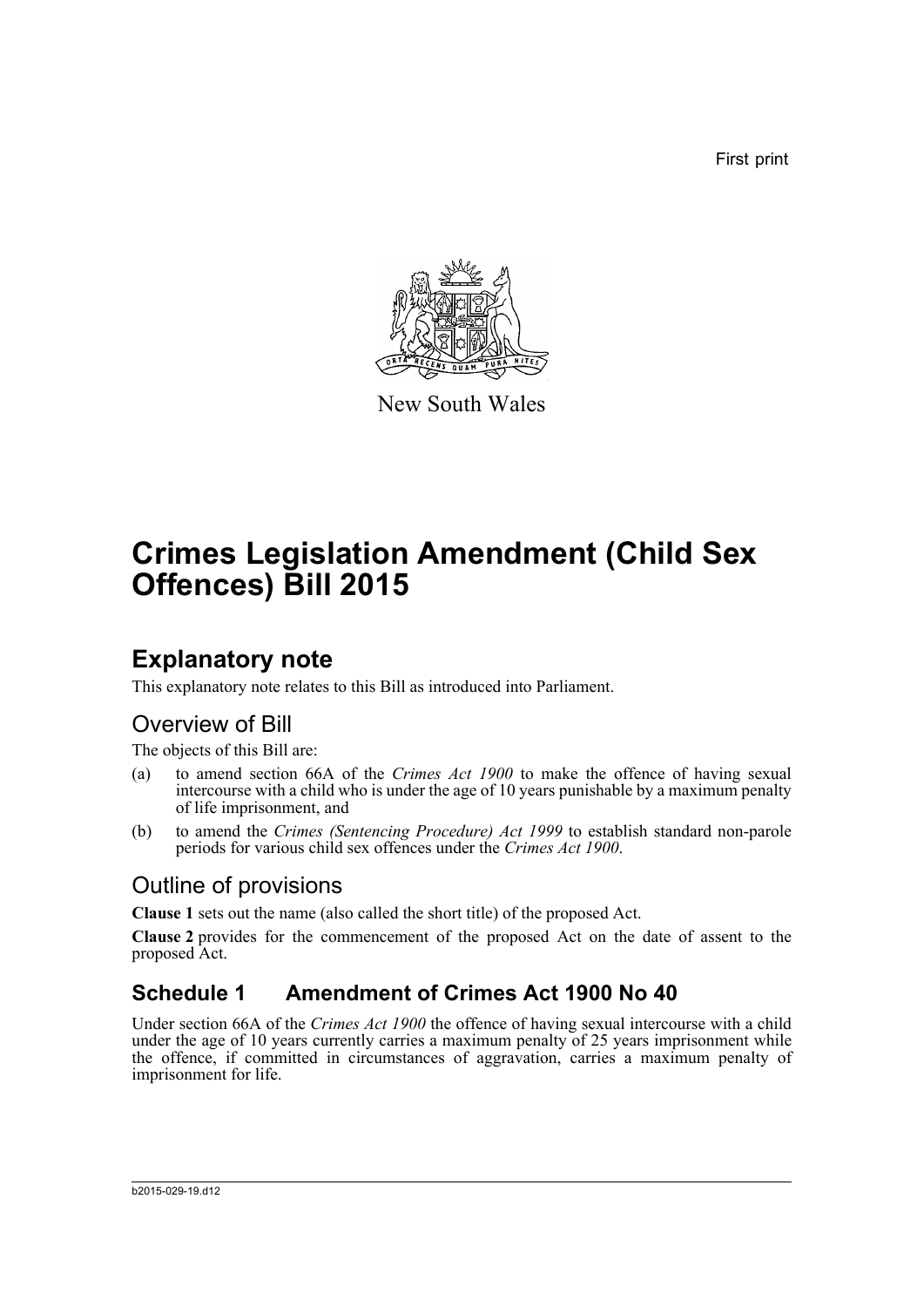**Schedule 1 [1]** substitutes section 66A to remove the distinction between the basic offence and the aggravated offence and make the basic offence carry a maximum penalty of imprisonment for life.

Under section 21 of the *Crimes (Sentencing Procedure) Act 1999* a court may nevertheless impose a sentence of imprisonment for a specified term. A standard non-parole period of 15 years is set under Division 1A of Part 4 of that Act.

**Schedule 1 [2], [3], [4] and [5]** contain consequential amendments.

**Schedule 1 [6]** is a savings and transitional provision.

#### **Schedule 2 Amendment of Crimes (Sentencing Procedure) Act 1999 No 92**

The Table to Division 1A of Part 4 of the *Crimes (Sentencing Procedure) Act 1999* (the *Table*) sets standard non-parole periods for a number of offences. When determining a sentence for an offence listed in the Table, a court is required to take into account the standard non-parole period for the offence.

**Schedule 2 [2]** amends the Table to introduce standard non-parole periods for certain child sex offences under the *Crimes Act 1900* set out in the amendment.

**Schedule 2 [1]** makes an amendment that is consequential on the amendment made by **Schedule 1 [1]**.

**Schedule 2 [3]** is a savings and transitional provision.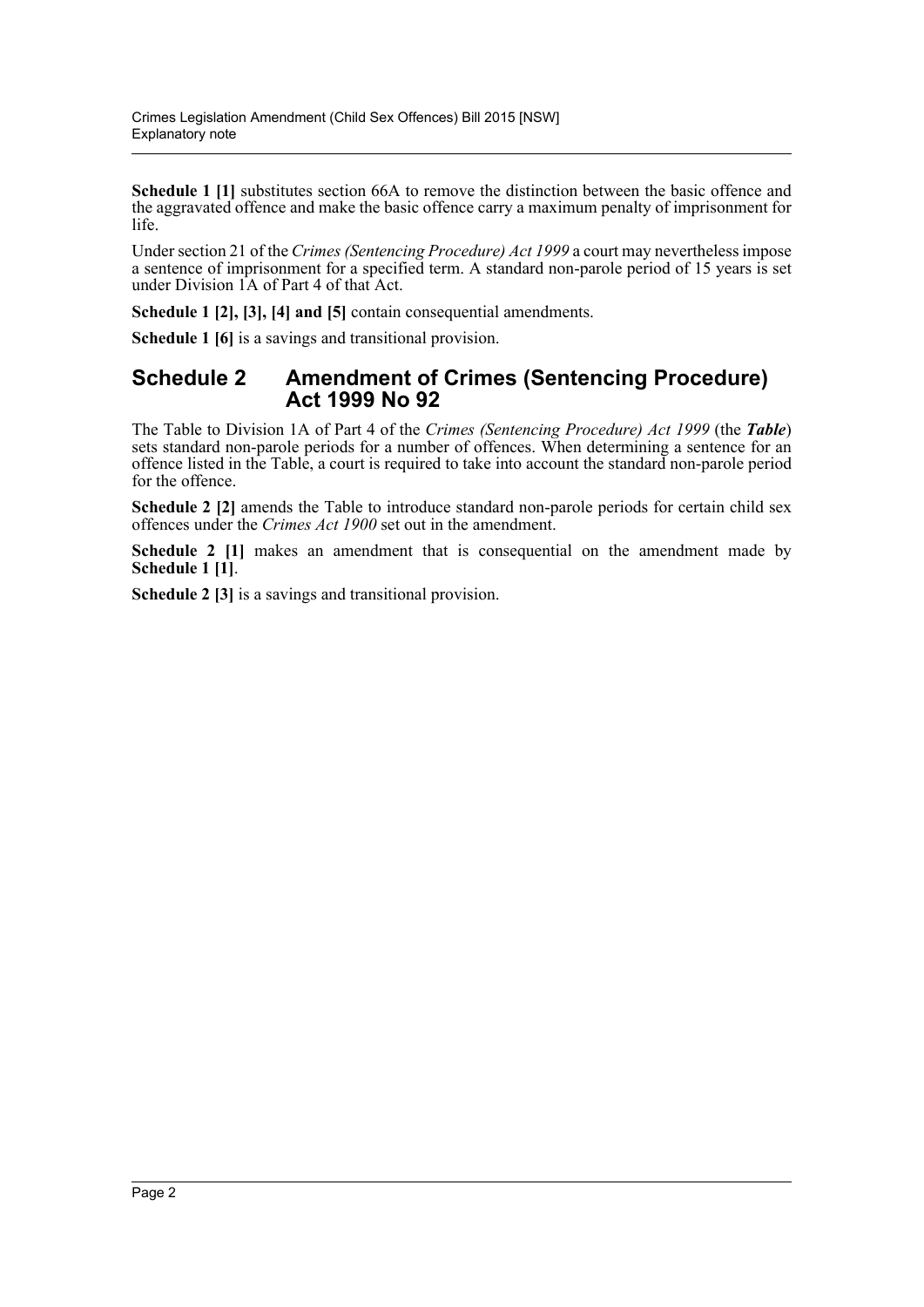First print



New South Wales

# **Crimes Legislation Amendment (Child Sex Offences) Bill 2015**

## **Contents**

Page

|            | Name of Act                                                          |   |
|------------|----------------------------------------------------------------------|---|
|            | 2 Commencement                                                       |   |
| Schedule 1 | Amendment of Crimes Act 1900 No 40                                   |   |
|            | Schedule 2 Amendment of Crimes (Sentencing Procedure) Act 1999 No 92 | 4 |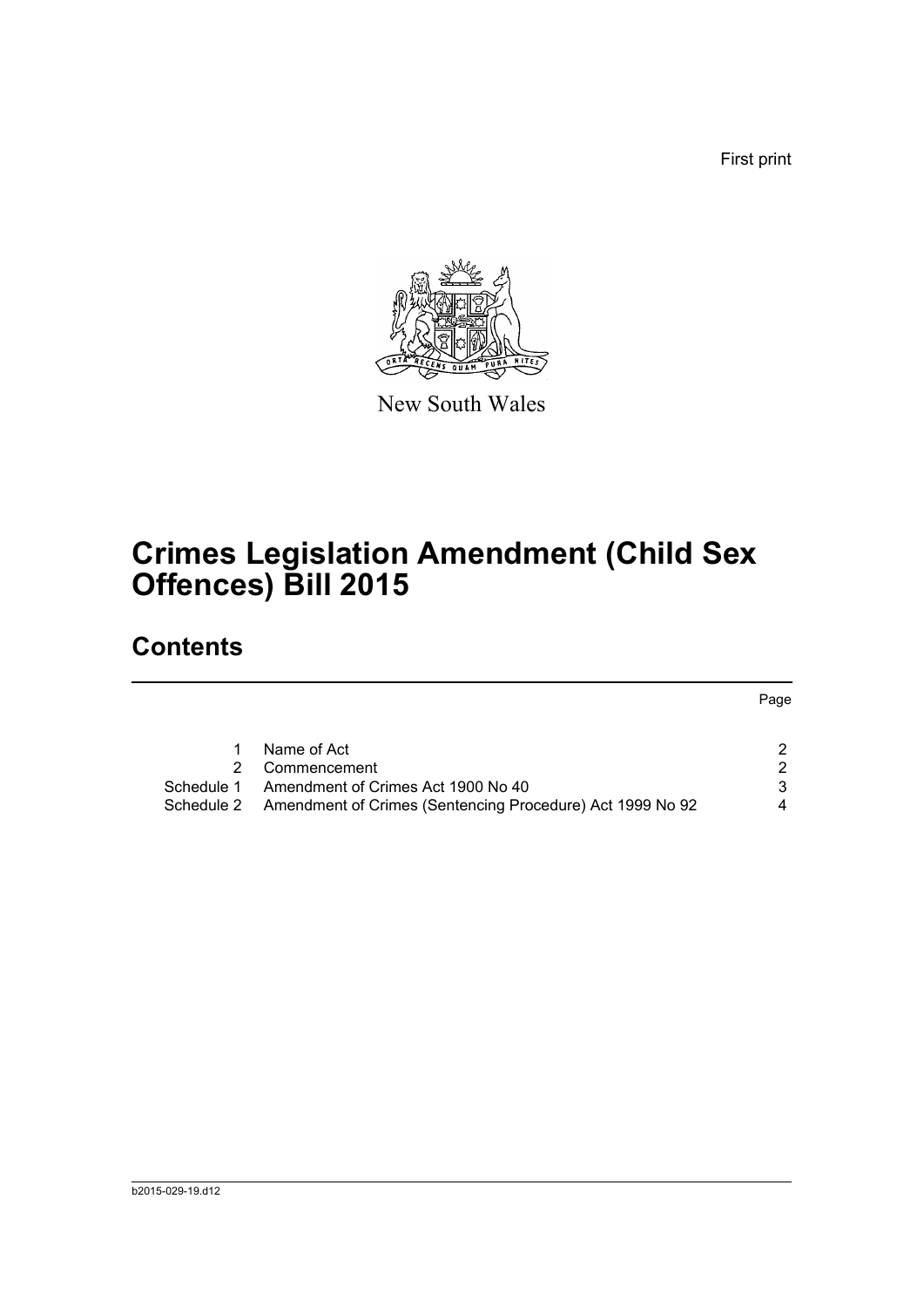

New South Wales

# **Crimes Legislation Amendment (Child Sex Offences) Bill 2015**

No , 2015

#### **A Bill for**

An Act to amend the *Crimes Act 1900* with respect to the offence of sexual intercourse with a child under 10 years of age and to amend the *Crimes (Sentencing Procedure) Act 1999* to set standard non-parole periods for certain child sex offences.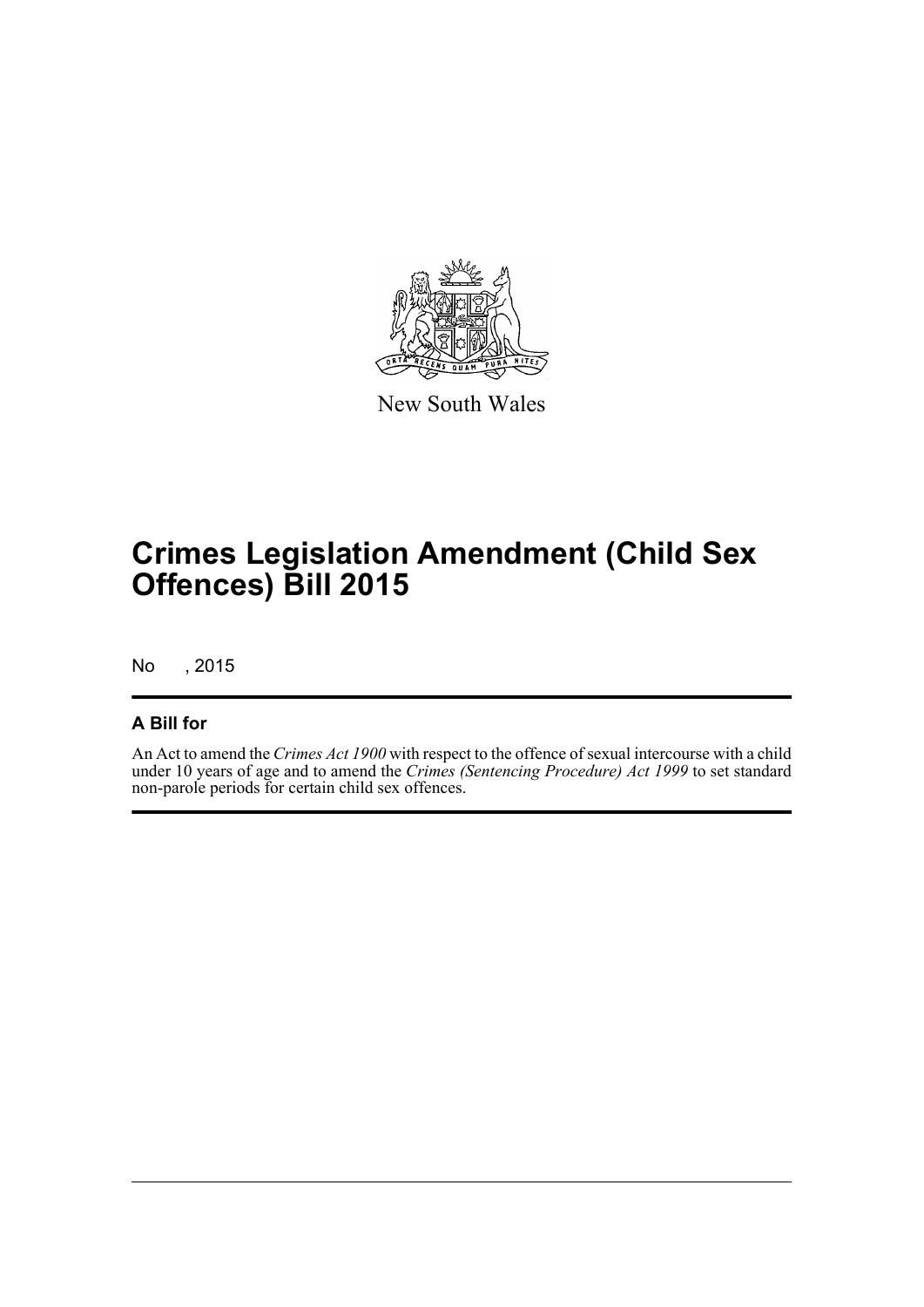<span id="page-4-1"></span><span id="page-4-0"></span>

| The Legislature of New South Wales enacts:                                  |   |
|-----------------------------------------------------------------------------|---|
| Name of Act                                                                 | 2 |
| This Act is the Crimes Legislation Amendment (Child Sex Offences) Act 2015. | 3 |
| <b>Commencement</b>                                                         | 4 |
| This Act commences on the date of assent to this Act.                       | 5 |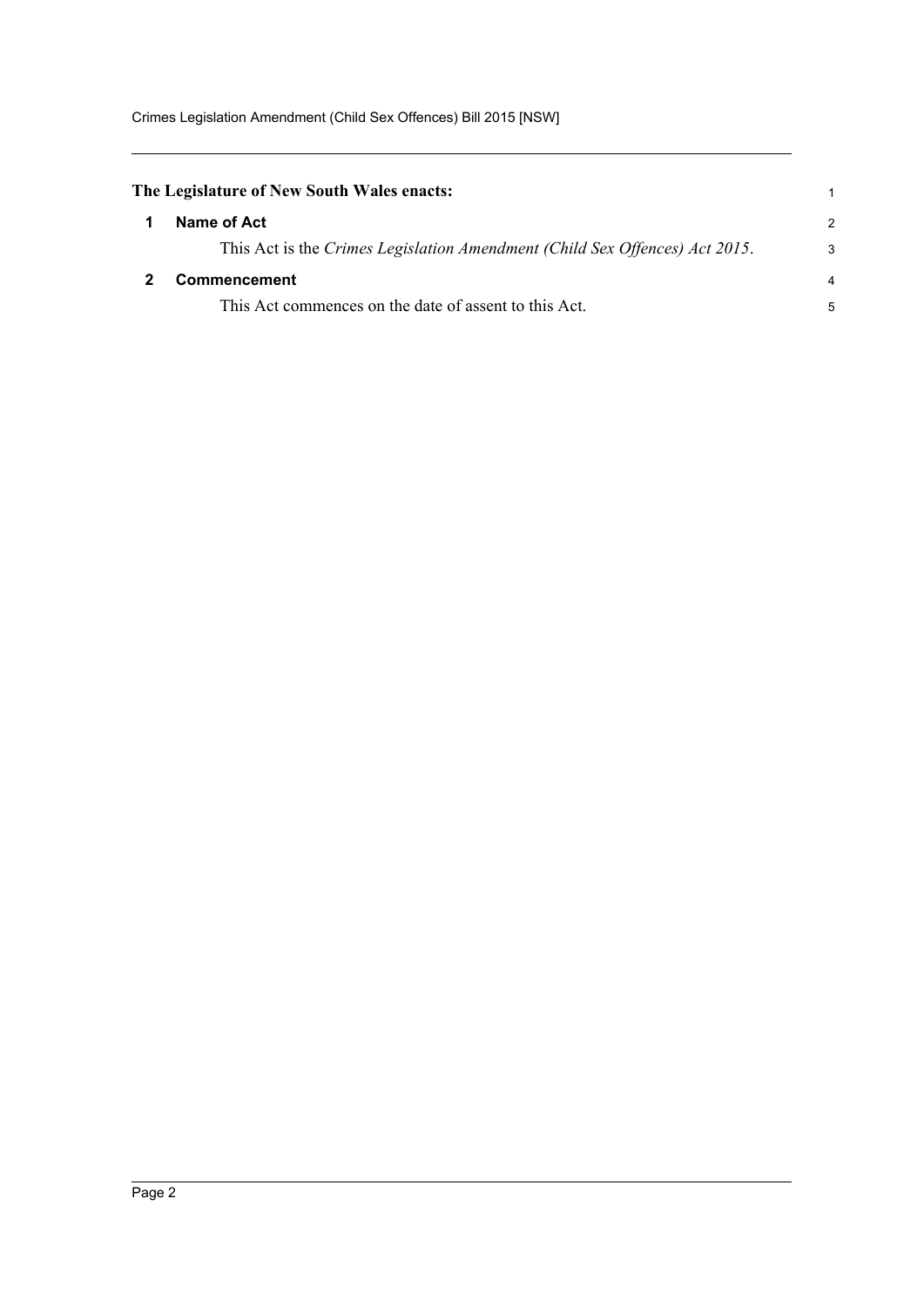<span id="page-5-0"></span>

|       | <b>Schedule 1</b>                                                                 |                    | <b>Amendment of Crimes Act 1900 No 40</b>                                                                                                                                                                                           | $\mathbf{1}$             |
|-------|-----------------------------------------------------------------------------------|--------------------|-------------------------------------------------------------------------------------------------------------------------------------------------------------------------------------------------------------------------------------|--------------------------|
| [1]   |                                                                                   | <b>Section 66A</b> |                                                                                                                                                                                                                                     | 2                        |
|       |                                                                                   |                    | Omit the section. Insert instead:                                                                                                                                                                                                   | 3                        |
|       | 66A                                                                               |                    | Sexual intercourse-child under 10                                                                                                                                                                                                   | 4                        |
|       |                                                                                   | (1)                | Any person who has sexual intercourse with a child who is under the age of<br>10 years is guilty of an offence.<br>Maximum penalty: imprisonment for life.                                                                          | 5<br>6<br>$\overline{7}$ |
|       |                                                                                   | (2)                | A person sentenced to imprisonment for life for an offence under this section<br>is to serve that sentence for the term of the person's natural life.                                                                               | 8<br>9                   |
|       |                                                                                   | (3)                | Nothing in this section affects the operation of section 21 of the Crimes<br>(Sentencing Procedure) Act 1999 (which authorises the passing of a lesser<br>sentence than imprisonment for life).                                     | 10<br>11<br>12           |
|       |                                                                                   | (4)                | Nothing in this section affects the prerogative of mercy.                                                                                                                                                                           | 13                       |
| [2]   |                                                                                   |                    | <b>Section 66E Alternative verdicts</b>                                                                                                                                                                                             | 14                       |
|       | Omit "section 66A (1) or (2)" from section 66E (1). Insert instead "section 66A". |                    | 15                                                                                                                                                                                                                                  |                          |
| $[3]$ | Section 66E (2)                                                                   |                    | 16                                                                                                                                                                                                                                  |                          |
|       |                                                                                   |                    | Omit the subsection.                                                                                                                                                                                                                | 17                       |
| $[4]$ |                                                                                   |                    | Section 77 Consent no defence in certain cases                                                                                                                                                                                      | 18                       |
|       | Omit "66A $(1)$ or $(2)$ " from section 77 $(1)$ . Insert instead "66A".          |                    |                                                                                                                                                                                                                                     | 19                       |
| [5]   |                                                                                   |                    | <b>Section 431A Life sentences</b>                                                                                                                                                                                                  | 20                       |
|       |                                                                                   |                    | Omit "section 66A (2)" from section 431A (2). Insert instead "section 66A".                                                                                                                                                         | 21                       |
| [6]   |                                                                                   |                    | <b>Schedule 11 Savings and transitional provisions</b>                                                                                                                                                                              | 22                       |
|       |                                                                                   |                    | Insert at the end of the Schedule:                                                                                                                                                                                                  | 23                       |
|       |                                                                                   |                    | <b>Part 34 Crimes Legislation Amendment (Child Sex</b><br><b>Offences) Act 2015</b>                                                                                                                                                 | 24<br>25                 |
|       | 76                                                                                |                    | <b>Application of amendments</b>                                                                                                                                                                                                    | 26                       |
|       |                                                                                   |                    | An amendment made by the Crimes Legislation Amendment (Child Sex<br><i>Offences) Act 2015</i> applies only in respect of an offence committed, or alleged<br>to have been committed, on or after the commencement of the amendment. | 27<br>28<br>29           |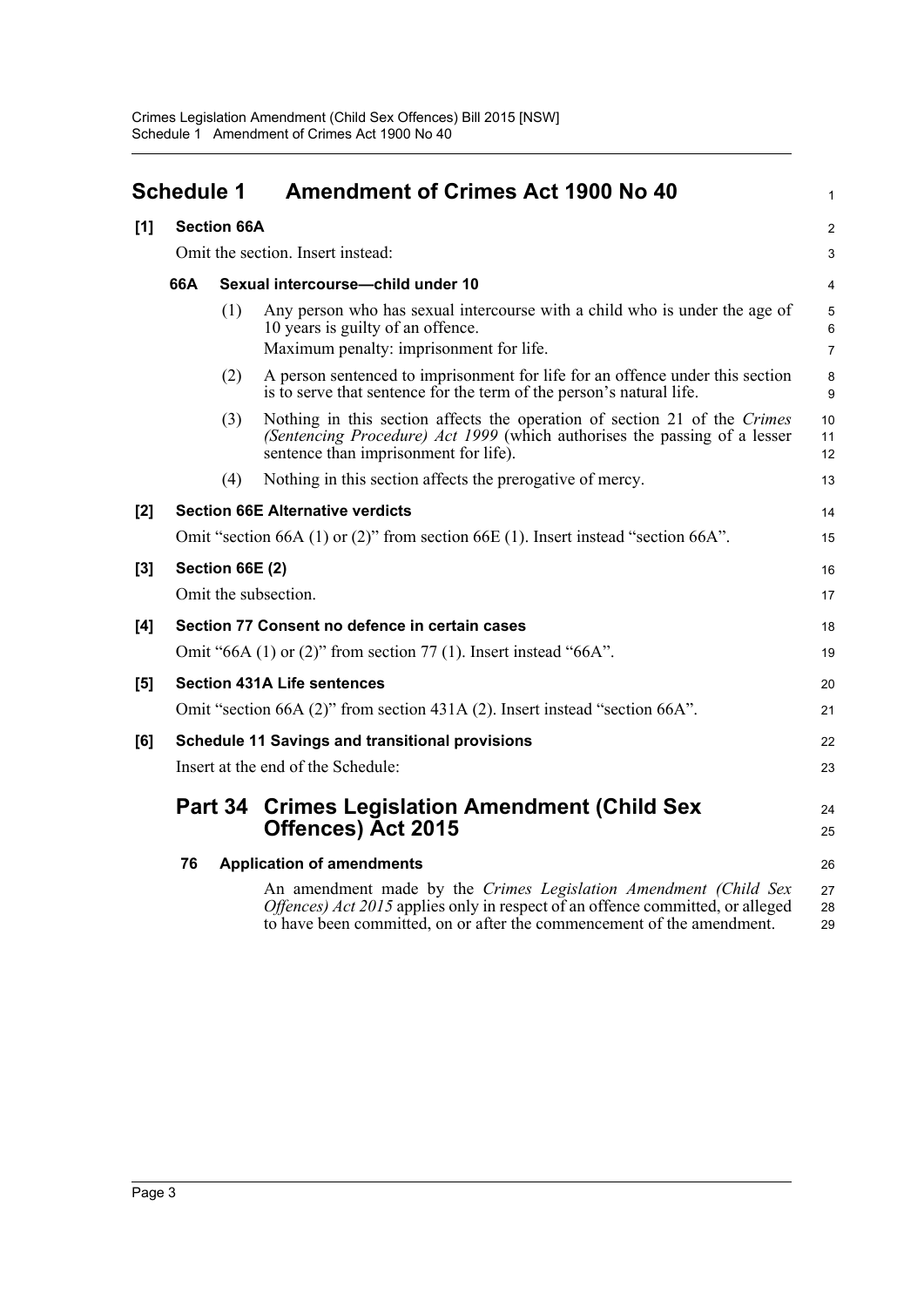<span id="page-6-0"></span>

|       | <b>Schedule 2</b> | <b>Amendment of Crimes (Sentencing Procedure)</b><br><b>Act 1999 No 92</b>                                                      |          | $\mathbf{1}$<br>2 |
|-------|-------------------|---------------------------------------------------------------------------------------------------------------------------------|----------|-------------------|
| [1]   |                   | Part 4, Division 1A, Table                                                                                                      |          | 3                 |
|       |                   | Omit "Section 66A (1) or (2)" from item 10. Insert instead "Section 66A".                                                       |          | 4                 |
| $[2]$ |                   | Part 4, Division 1A, Table                                                                                                      |          | $\overline{5}$    |
|       |                   | Insert after item 10:                                                                                                           |          | 6                 |
|       | 10A               | Section 66B of the Crimes Act 1900 (attempt, or assault with intent, to have<br>sexual intercourse with a child under 10 years) | 10 years |                   |
|       | 10B               | Section 66C (1) of the Crimes Act 1900 (sexual intercourse with a child 10–14<br>years)                                         | 7 years  |                   |
|       | 10 <sub>C</sub>   | Section 66C (2) of the Crimes Act 1900 (aggravated sexual intercourse with a<br>child 10-14 years)                              | 9 years  |                   |
|       | 10D               | Section 66C (4) of the Crimes Act 1900 (aggravated sexual intercourse with a<br>child $14-16$ years)                            | 5 years  |                   |
|       | 10E               | Section 66EB (2) of the Crimes Act 1900 (procure a child under 14 years for<br>unlawful sexual activity)                        | 6 years  |                   |
|       | 10F               | Section 66EB (2) of the Crimes Act 1900 (procure a child 14–16 years for<br>unlawful sexual activity)                           | 5 years  |                   |
|       | 10G               | Section 66EB (2A) of the Crimes Act 1900 (meet a child under 14 years<br>following grooming)                                    | 6 years  |                   |
|       | 10H               | Section 66EB (2A) of the Crimes Act 1900 (meet a child 14–16 years following<br>grooming)                                       | 5 years  |                   |
|       | <b>10I</b>        | Section 66EB (3) of the Crimes Act 1900 (groom a child under 14 years for<br>unlawful sexual activity)                          | 5 years  |                   |
|       | 10J               | Section 66EB (3) of the Crimes Act 1900 (groom a child 14-16 years for<br>unlawful sexual activity)                             | 4 years  |                   |
|       | 10K               | Section 91D (1) of the Crimes Act 1900 (induce a child under 14 years to<br>participate in child prostitution)                  | 6 years  |                   |
|       | 10L               | Section 91E (1) of the Crimes Act 1900 (obtain benefit from child prostitution,<br>child under 14 years)                        | 6 years  |                   |
|       | 10M               | Section 91G (1) of the Crimes Act 1900 (use a child under 14 years for child<br>abuse material purposes)                        | 6 years  |                   |